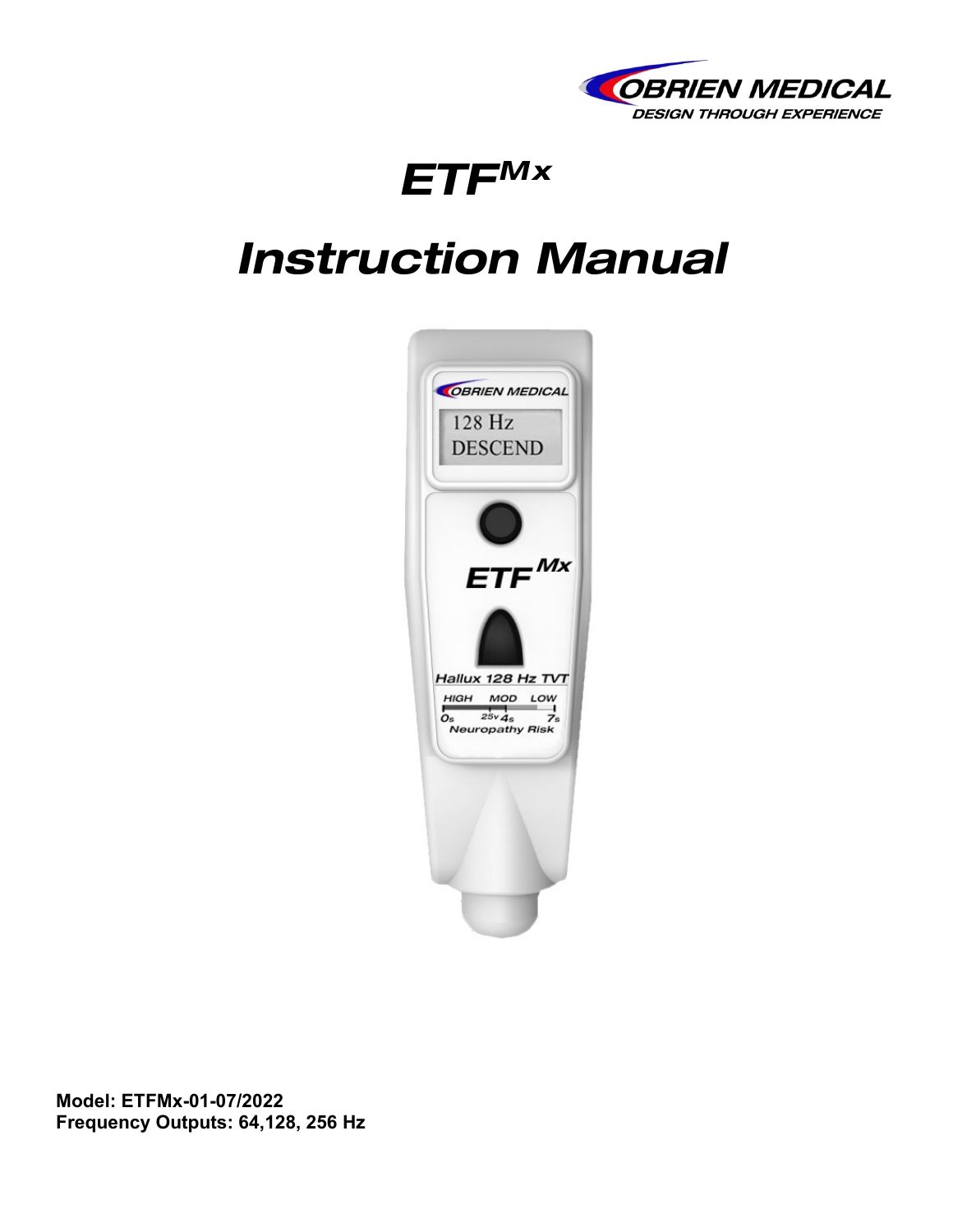

## *ETFMx* **Instruction Manual**

#### **Introduction**

The *ETFMx* has been engineered to be an efficient, point-of-care neurological screening instrument. Basic clinical usage and maintenance are presented in this manual. Users will find more clinically-related information in the *ETFMxWhite Paper/FAQ* found on our website.

#### **Intended Use**

The *ETFMx* is used by professional healthcare providers to determine the status of vibratory sensation in humans.

#### **Contraindications**

There are no known contraindications to use of the *ETFMx*.



- Avoid immersion.
- Avoid dropping as impact may damage the vibration mechanism.
- Avoid using in temperatures below 60°F (15.5°C) as it may affect the frequency output.
- • WARNING : No modification of this equipment is allowed.
- • WARNING : Do not modify this equipment without authorization of the manufacturer.
- • WARNING : If this equipment is modified , appropriate inspection and testing must be conducted to ensure continued safe use of the equipment.

## **Directions for Use**

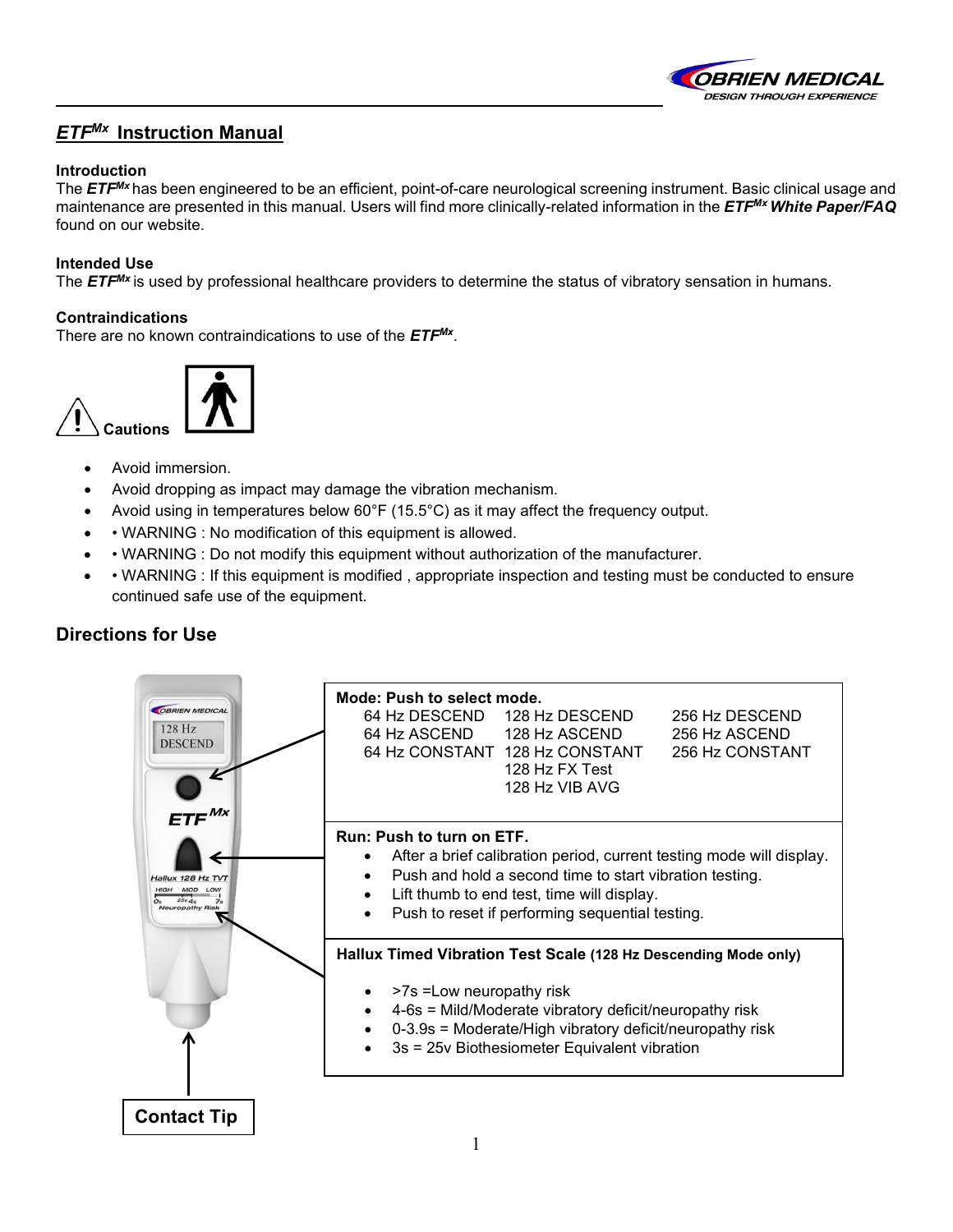### **Clinical Protocol- Timed Vibration Test (TVT) 64, 128, 256 Hz Descending Mode**

- 1. Touch patient contact tip to the desired anatomical location.
- 2. Push the *RUN* button with thumb. The current output mode will display.
- 3. Push and hold the *RUN* button and ask patient to report when perceived vibrations fade out.
- 4. When patient indicates that vibrations have faded, lift thumb off the *RUN* button.
- 5. Elapsed time in seconds will display. If testing hallux, the reference scale on front of unit will provide status of vibratory sensation.

#### **Clinical Protocol- TVT 64, 128, 256 Hz Ascending Mode**

- 1. Touch patient contact tip to the desired anatomical location.
- 2. Push the *RUN* button with thumb. The current output mode will display.
- 3. Push and hold the *RUN* button and ask patient to report when perceived vibrations begin.
- 4. When patient indicates that vibrations have begun, lift thumb off the *RUN* button.
- 5. Elapsed time in seconds will display. If testing hallux, the reference scale on the front of unit will provide status of vibratory sensation.

#### **Clinical Protocol- TVT 64, 128, 256 Hz Constant Mode- for On/Off Testing Method**

- 1. Touch patient contact tip to the desired anatomical location.
- 2. Push the *RUN* button with thumb. The current output mode will display.
- 3. Push and hold the *RUN* button and ask patient to report if they perceive vibrations.
- 4. If patient perceives vibration, lift thumb off the *RUN* button. Ask patient if they still feel the vibrations.
- 5. These steps may be repeated to assess patient's ability to perceive vibrations at multiple locations.

#### **Clinical Protocol-128 Hz FX Test Mode**- **fracture/stress fracture test**

- 1. Touch patient contact tip to the desired anatomical location while in FX Test Mode.
- 2. Push and hold the *RUN* button and ask patient to report if they perceive increased pain.

### **Clinical Protocol- TVT 128Hz Vibroception Averaging Mode**

#### **Step One**

- 1. Touch patient contact tip to the desired anatomical location.
- 2. Push the *RUN* button with thumb. The descending output mode will display.
- 3. Push and hold *RUN* button (**STEP ONE VIB AVG** will display) and ask patient to report when perceived vibrations fade out.
- 4. When patient indicates that vibrations have faded, lift thumb off the *RUN* button.

#### **Step Two**

- 1. Maintaining the unit in the same location push and hold the *RUN* button (**STEP TWO VIB AVG** will display) and ask patient to report when perceived vibrations begin.
- 2. When patient indicates that vibrations have begun, lift thumb off the *RUN* button.
- 3. Average elapsed time in seconds will display. If testing the hallux, the reference scale on the front of the unit will provide status of vibratory sensation.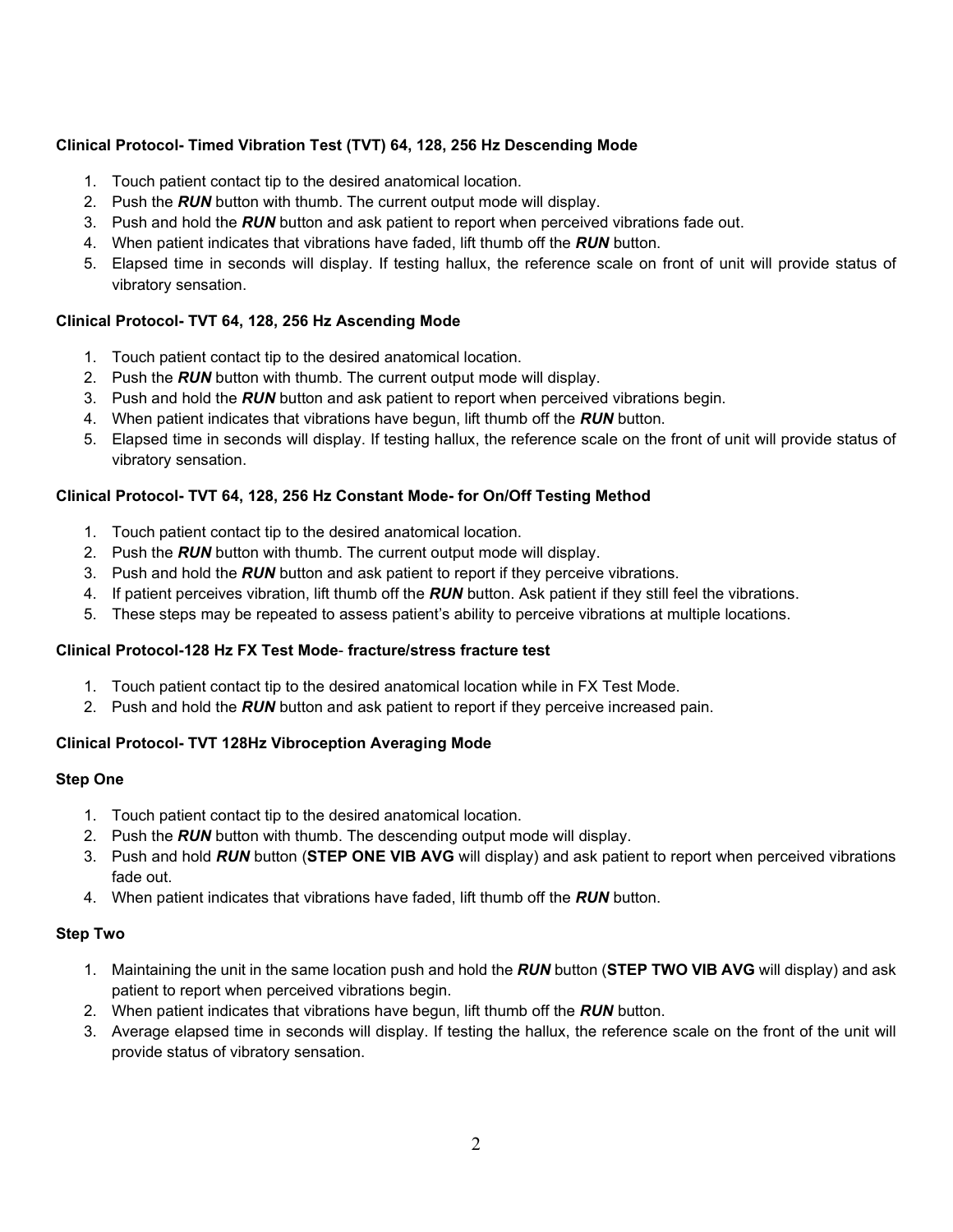#### **Output Modes**

- **Timed Vibration Test (TVT) 64, 128, 256 Hz Descending**: This mode creates approximately the same output as the traditional tuning fork. Vibrational output amplitude starts out high and tapers to zero over a 25 second period. In clinical use, patients will tell providers when they can no longer feel the vibrations. This point is known as vibration disappearance threshold (VDT) The timer counts up from 0 to 25 seconds in this test.
- **TVT 64, 128, 256 Hz Ascending**: Vibrational output amplitude in this mode is the reverse of the traditional tuning fork. Amplitude starts at zero and progresses to its highest point over a 25 second period. The point at which patients start to feel the vibrations is known as vibration perception threshold (VPT). It is possible that some patients may find it easier to identify when this point appears as opposed to VDT (1). The timer counts down from 25 to 0 seconds in this test.
- **64, 128, 256 Hz Constant**: This mode provides constant vibrational output amplitude set to the equivalent of the 25v level in a traditional biothesiometer. This allows users to quickly assess patients for the presence or absence of neuropathy using this established reference standard (2). It should be noted that 3 seconds in the 128 Hz Descending and Ascending Modes is also equivalent the 25v biothesiometer output. Additionally, some users may prefer this mode for testing by the On-Off method (3).
- **128 Hz FX Test:** This mode provides a constant maximum output of vibrations at 128 Hz for as long as the user holds down the Run button. Users hold the contact tip on suspected fracture or stress fracture sites to see if a pain response is elicited. Traditional tuning forks are often used for this purpose to screen for potential fractures.
- **TVT 128 Hz Averaging**: This mode combines the descending and ascending modes into a two-step test. The user interface will take clinicians and patients through descending and ascending tests. The resulting "Vibroception Average" is then displayed. Some researchers suggest this averaging technique may be more representative of a patient's vibratory sensation than VPT or VDT alone (4).

#### **Maintenance and Care**

- The unit may be wiped clean with isopropyl alcohol or with soapy water and a damp towel. It is recommended that the contact tip be wiped clean with alcohol before and after each patient use.
- Replace batteries when the "**REPLACE BATTERY**" message displays. In order to provide a standardized vibratory output, the unit will stop functioning below a set power level. When the unit reaches this threshold, the batteries must be replaced to resume testing.
- Three "AAA" batteries are needed to run the unit. It is recommended that users obtain high-quality alkaline batteries. The unit is expected to perform for 6-8 weeks with moderate use\*.
- Replace all used batteries in your device at the same time. Insert batteries properly, with the plus (+) and minus (–) terminals aligned correctly.
- Where possible, recycle your batteries where communities offer recycling or collection programs. You can contact your local government for information about the disposal options in your area.



**\***Based on 280 patient tests in TVT 128Hz Descending mode (two individual test sites/patient) over the course of 8 weeks.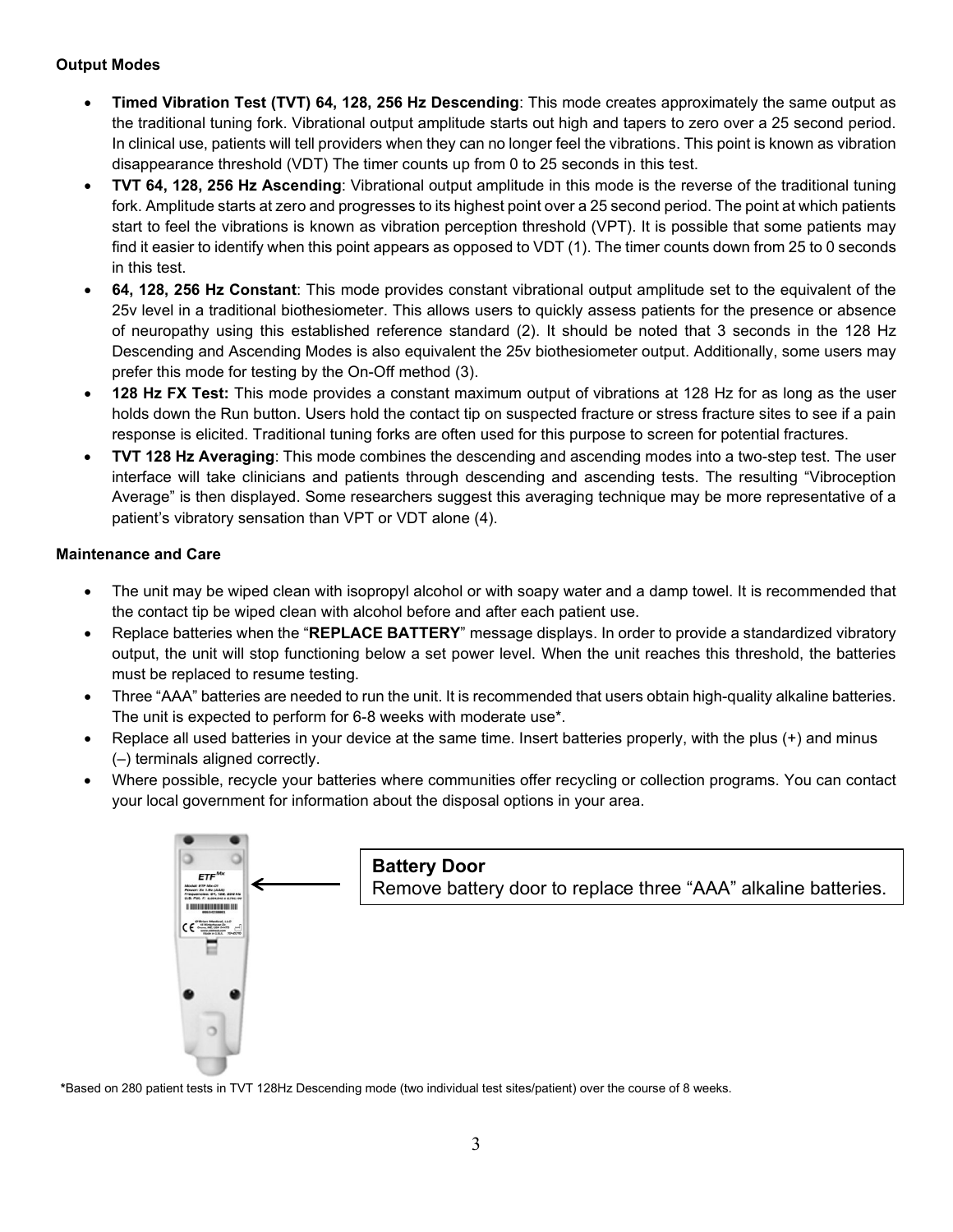#### **Risk Analysis**

**Ultrasound/Infrasound:** The *ETFMx* does not emit ultrasound or infrasound. The frequency emitted is 128 Hz.

**Fire Risk:** The components used in this device do not pose a fire risk.

**Software Error:** A "Replace Battery" message will display when the battery power is too low to run the unit. If this occurs, users should replace the three "AAA" batteries as noted above.

**Report Usability:** The *ETFMx* is used by professional healthcare providers to determine the status of vibratory sensation in humans. Normal operation presents low risk to patients. The *ETFMx* is intended for external use only. Internal use may result in injury.



Please recycle per European Community directive 2012/19/EU on waste electrical and electronic equipment.

#### **Environmental Requirements:**

Operation Temperature: 15.5°C - 40°C (60°F-104°F) Storage temperature: -20°C - 55°C (-4°F-131°F) Ambient Humidity: ≤80%, no condensation in operation ≤93%, no condensation in storage

**Declaration:** The materials which users can come into contact with are non-toxic and comply with ISO13485 standards.

#### **References**

- 1. [Duke J,](http://www.ncbi.nlm.nih.gov/pubmed?term=Duke%20J%5BAuthor%5D&cauthor=true&cauthor_uid=17846743) [McEvoy M,](http://www.ncbi.nlm.nih.gov/pubmed?term=McEvoy%20M%5BAuthor%5D&cauthor=true&cauthor_uid=17846743) [Sibbritt D,](http://www.ncbi.nlm.nih.gov/pubmed?term=Sibbritt%20D%5BAuthor%5D&cauthor=true&cauthor_uid=17846743) [Guest M,](http://www.ncbi.nlm.nih.gov/pubmed?term=Guest%20M%5BAuthor%5D&cauthor=true&cauthor_uid=17846743) [Smith W,](http://www.ncbi.nlm.nih.gov/pubmed?term=Smith%20W%5BAuthor%5D&cauthor=true&cauthor_uid=17846743) [Attia J.](http://www.ncbi.nlm.nih.gov/pubmed?term=Attia%20J%5BAuthor%5D&cauthor=true&cauthor_uid=17846743) Vibrotactile threshold measurement for detecting peripheral neuropathy: defining variability and a normal range for clinical and research use. [Diabetologia.](http://www.ncbi.nlm.nih.gov/pubmed/?term=Vibrotactile+threshold+measurement+for+detecting+peripheral+neuropathy%3A+defining+variability+and+a+normal+range+for+clinical+and+research+use) 2007; 50: 2305-12.
- 2. [Miranda-Palma B1](http://www.ncbi.nlm.nih.gov/pubmed/?term=Miranda-Palma%20B%5BAuthor%5D&cauthor=true&cauthor_uid=16126117), [Sosenko JM,](http://www.ncbi.nlm.nih.gov/pubmed/?term=Sosenko%20JM%5BAuthor%5D&cauthor=true&cauthor_uid=16126117) [Bowker JH,](http://www.ncbi.nlm.nih.gov/pubmed/?term=Bowker%20JH%5BAuthor%5D&cauthor=true&cauthor_uid=16126117) [Mizel MS,](http://www.ncbi.nlm.nih.gov/pubmed/?term=Mizel%20MS%5BAuthor%5D&cauthor=true&cauthor_uid=16126117) [Boulton AJ.](http://www.ncbi.nlm.nih.gov/pubmed/?term=Boulton%20AJ%5BAuthor%5D&cauthor=true&cauthor_uid=16126117)A comparison of the monofilament with other testing modalities for foot ulcer susceptibility. [Diabetes Res Clin Pract.](http://www.ncbi.nlm.nih.gov/pubmed/?term=A+comparison+of+the+monofilament+with+other+testing+modalities+for+foot+ulcer+susceptibility+B.+Miranda-Palma+a%2C+J.M.+Sosenko+a%2C*%2C+J.H.+Bowker+b%2C+M.S.+Mizel+b%2C+A.J.M.+Boulton+a) 2005 Oct;70(1):8-12.
- 3. Perkins BA, Olaleye D, Zinman B, Bril V. Simple screening tests for peripheral neuropathy in the diabetes clinic. Diabetes Care 2001; 24: 250-256.
- 4. [Martin CL,](http://www.ncbi.nlm.nih.gov/pubmed?term=Martin%20CL%5BAuthor%5D&cauthor=true&cauthor_uid=20833868) [Waberski BH,](http://www.ncbi.nlm.nih.gov/pubmed?term=Waberski%20BH%5BAuthor%5D&cauthor=true&cauthor_uid=20833868) [Pop-Busui R,](http://www.ncbi.nlm.nih.gov/pubmed?term=Pop-Busui%20R%5BAuthor%5D&cauthor=true&cauthor_uid=20833868) [Cleary PA,](http://www.ncbi.nlm.nih.gov/pubmed?term=Cleary%20PA%5BAuthor%5D&cauthor=true&cauthor_uid=20833868) [Catton S,](http://www.ncbi.nlm.nih.gov/pubmed?term=Catton%20S%5BAuthor%5D&cauthor=true&cauthor_uid=20833868) [Albers JW,](http://www.ncbi.nlm.nih.gov/pubmed?term=Albers%20JW%5BAuthor%5D&cauthor=true&cauthor_uid=20833868) [Feldman EL,](http://www.ncbi.nlm.nih.gov/pubmed?term=Feldman%20EL%5BAuthor%5D&cauthor=true&cauthor_uid=20833868) [Herman WH.](http://www.ncbi.nlm.nih.gov/pubmed?term=Herman%20WH%5BAuthor%5D&cauthor=true&cauthor_uid=20833868) Vibration perception threshold as a measure of distal symmetrical peripheral neuropathy in type 1 diabetes: results from the DCCT/EDIC study. Diabetes Care 2010; 33: 2635-41.

## **O'Brien Medical One-Year Limited Warranty**

This O'Brien Medical product is warranted to be free from original defects in material and workmanship and to perform in accordance with O'Brien Medical's specifications under normal use. The warranty period begins from the date of purchase from the company or its authorized distributors and continues for a period of one (1) year from this date. The company's obligation is limited to the repair or replacement of components determined by the company to be defective within the warranty period. These warranties extend to the original purchaser and cannot be assigned or transferred to any third party. This warranty shall not apply to any damage or product failure determined by the company to have been caused by misuse, accident (including shipping damage), neglect, improper maintenance, modification, or repair by someone other than the company or one of its authorized service representatives.

These express warranties are in lieu of any and all other warranties, express or implied, including the warranties of merchantability and fitness for a particular purpose, and no other person has been authorized to assume for the company any other liability in connection with the sale of the product. The company shall not be liable for any loss or damages, whether direct, incidental, or consequential, resulting from the breach of any express warranty, except as set forth herein.